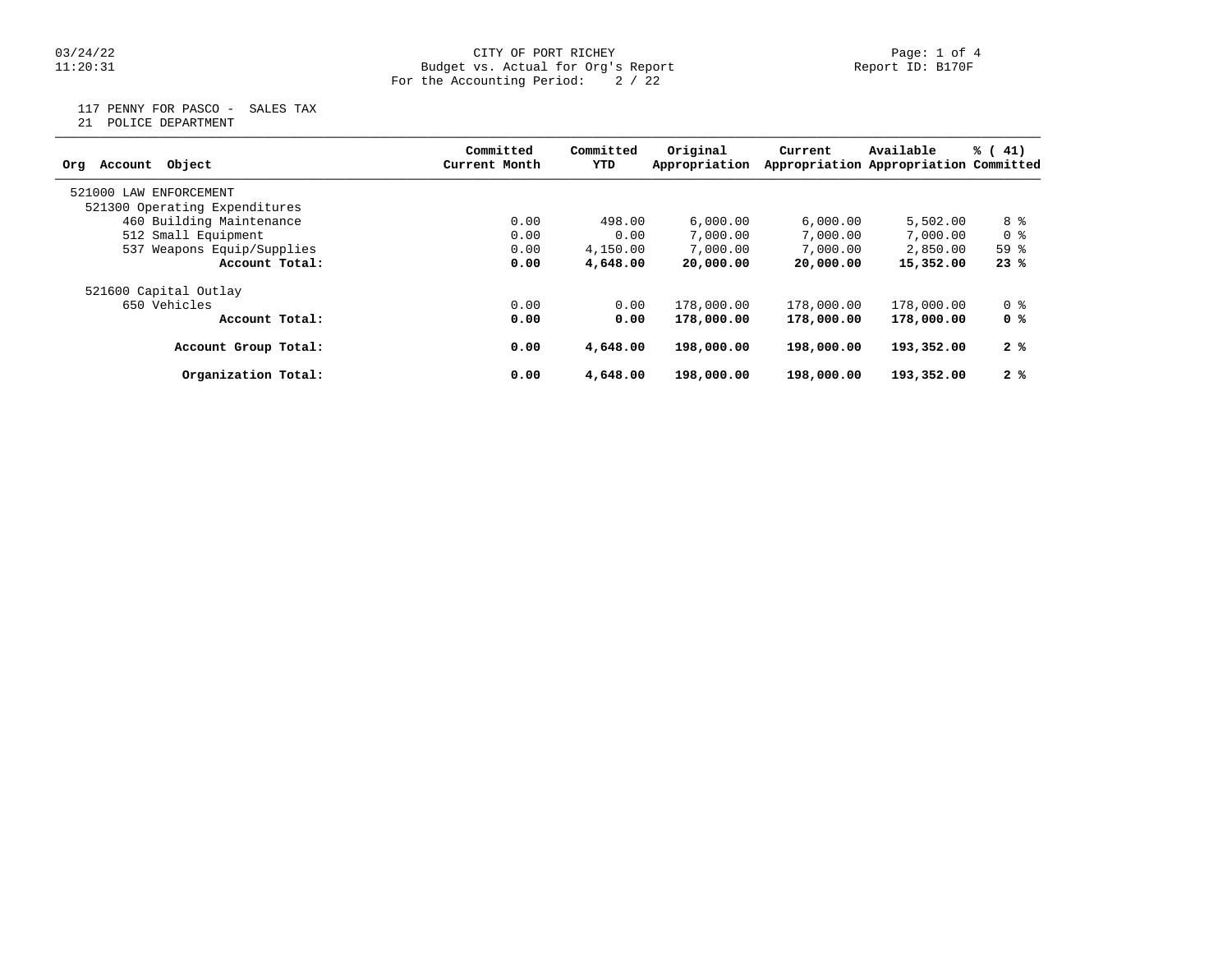## 03/24/22 CITY OF PORT RICHEY Page: 2 of 4 11:20:31 Budget vs. Actual for Org's Report Report ID: B170F For the Accounting Period: 2 / 22

117 PENNY FOR PASCO - SALES TAX

22 FIRE DEPARTMENT

| Object<br>Account<br>Org      | Committed<br>Current Month | Committed<br>YTD | Original<br>Appropriation | Current    | Available<br>Appropriation Appropriation Committed | $\frac{1}{6}$ ( 41) |
|-------------------------------|----------------------------|------------------|---------------------------|------------|----------------------------------------------------|---------------------|
| 522000 FIRE CONTROL           |                            |                  |                           |            |                                                    |                     |
| 522300 Operating Expenditures |                            |                  |                           |            |                                                    |                     |
| 460 Building Maintenance      | 0.00                       | 0.00             | 10,000.00                 | 10,000.00  | 10,000.00                                          | 0 %                 |
| 512 Small Equipment           | 2,836.05                   | 4,951.49         | 14,203.00                 | 11,143.00  | 6,191.51                                           | 44 %                |
| 514 Safety Equipment          | 228.16                     | 2,582.00         | 12,960.00                 | 12,960.00  | 10,378.00                                          | $20*$               |
| 613 Fire Equipment            | 0.00                       | 0.00             | 69,000.00                 | 69,000.00  | 69,000.00                                          | 0 <sup>8</sup>      |
| Account Total:                | 3,064.21                   | 7,533.49         | 106,163.00                | 103,103.00 | 95,569.51                                          | 7 %                 |
| 522600 Capital Outlay         |                            |                  |                           |            |                                                    |                     |
| 643 Small Equipment           | 3,059.12                   | 3,059.12         | 0.00                      | 3,060.00   | 0.88                                               | $100*$              |
| 650 Vehicles                  | 0.00                       | 0.00             | 140,000.00                | 140,000.00 | 140,000.00                                         | 0 %                 |
| Account Total:                | 3,059.12                   | 3,059.12         | 140,000.00                | 143,060.00 | 140,000.88                                         | 2%                  |
| Account Group Total:          | 6,123.33                   | 10,592.61        | 246,163.00                | 246,163.00 | 235,570.39                                         | 4%                  |
| Organization Total:           | 6,123.33                   | 10,592.61        | 246,163.00                | 246,163.00 | 235,570.39                                         | 4%                  |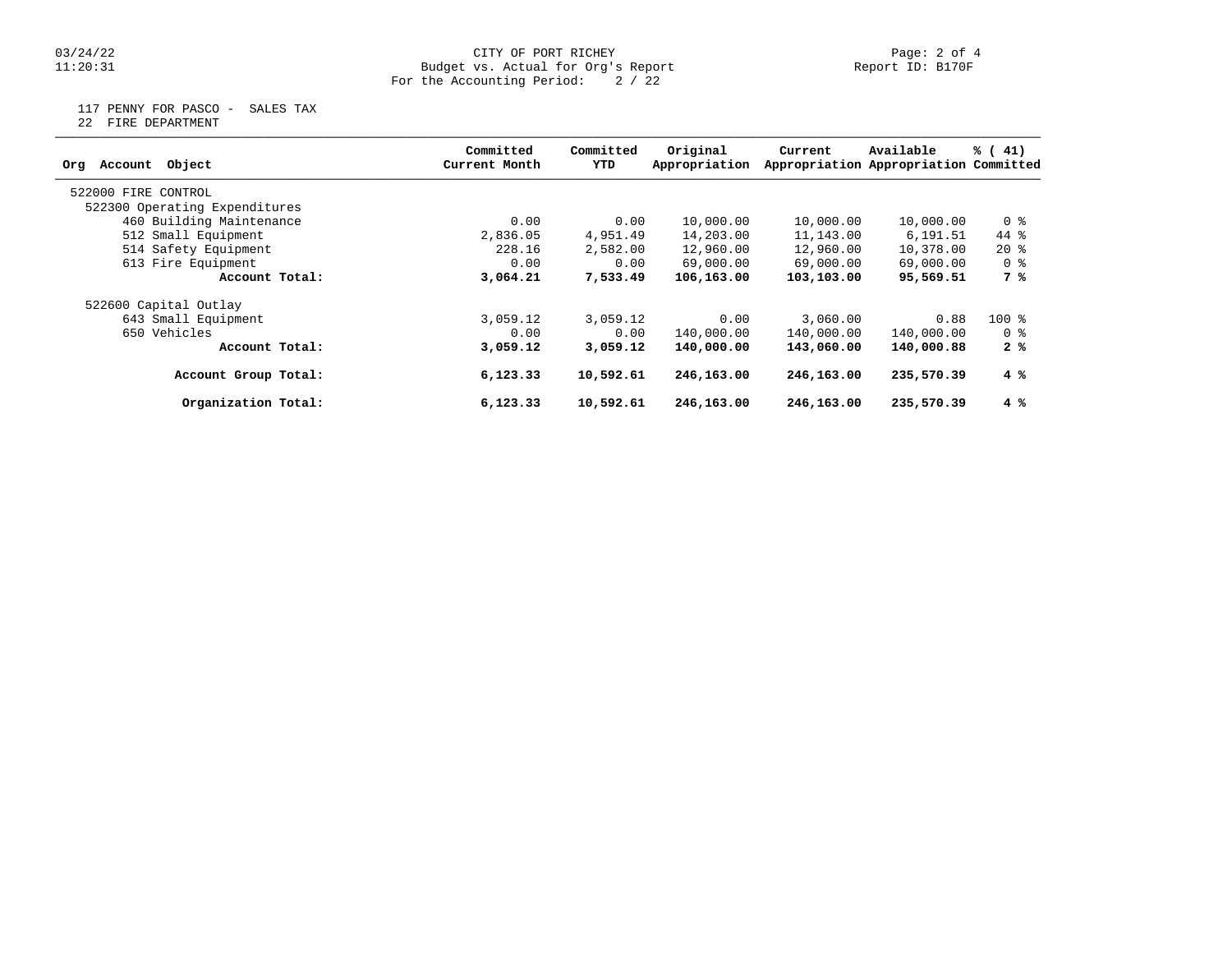## 03/24/22 CITY OF PORT RICHEY Page: 3 of 4 11:20:31 Budget vs. Actual for Org's Report Report ID: B170F For the Accounting Period: 2 / 22

 117 PENNY FOR PASCO - SALES TAX 82 DEBT SERVICE

| Object<br>Account<br>Org | Committed<br>Current Month | Committed<br>YTD | Original<br>Appropriation | Current   | Available<br>Appropriation Appropriation Committed | % (41) |
|--------------------------|----------------------------|------------------|---------------------------|-----------|----------------------------------------------------|--------|
| 582000                   |                            |                  |                           |           |                                                    |        |
| 582700 DEBT SERVICE      |                            |                  |                           |           |                                                    |        |
| 720 Interest - Vehicle   | 0.00                       | 6,032.72         | 6.033.00                  | 6.033.00  | 0.28                                               | $100*$ |
| 752 Vehicle Purchase     | 0.00                       | 72,282.91        | 72,283.00                 | 72,283.00 | 0.09                                               | $100*$ |
| Account Total:           | 0.00                       | 78,315.63        | 78,316.00                 | 78,316.00 | 0.37                                               | $100*$ |
| Account Group Total:     | 0.00                       | 78,315.63        | 78,316.00                 | 78,316.00 | 0.37                                               | $100*$ |
| Organization Total:      | 0.00                       | 78,315.63        | 78,316.00                 | 78,316.00 | 0.37                                               | $100*$ |